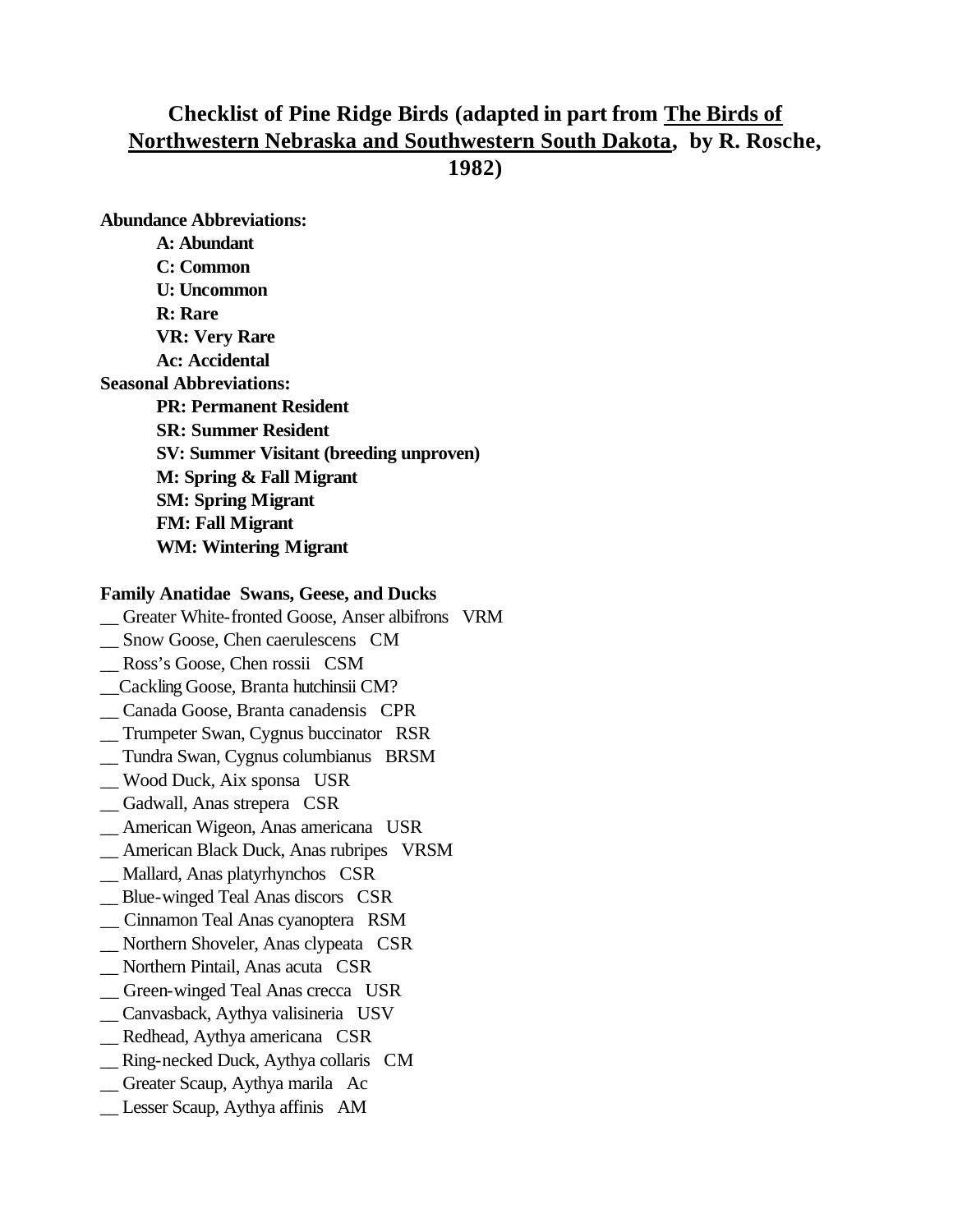\_\_ Surf Scoter, Melanitta perspicillata VRFM \_\_ White-winged Scoter, Melanitta fusca VRFM \_\_ Black Scoter, Melanitta nigra Ac \_\_ Long-tailed Duck, Clangula hyemalis Ac \_\_ Bufflehead, Bucephala albeola CM \_\_ Common Goldeneye, Bucephala clangula CM \_\_ Barrow's Goldeneye, Bucephala islandica Ac \_\_ Hooded Merganser, Lophodytes cucullatus VRM \_\_ Red-breasted Merganser, Mergus serrator VRM \_\_ Common Merganser, Mergus merganser RSV, CWM \_\_ Ruddy Duck, Oxyura jamaicensis CSR **Family Phasianidae Partridges, Grouse, etc** \_\_ Ring-necked Pheasant, Phasianus colchicus CPR \_\_ Greater Prairie-Chicken, Tympanuchus cupido Extirpated \_\_ Sharp-tailed Grouse, Tympanuchus phasianellus CPR \_\_ Wild Turkey, Meleagris gallopavo CPR **Family Odontophoridae New World Quail** \_\_ Northern Bobwhite, Colinus virginianus RPR **Family Gaviidae Loons** \_\_ Pacific Loon, Gavia pacifica Ac \_\_ Common Loon, Gavia immer RSM **Family Podicipedidae Grebes** \_\_ Pied-billed Grebe, Podilymbus podiceps CSR \_\_ Horned Grebe, Podiceps auritus USM \_\_ Red-necked Grebe, Podiceps grisegena Ac \_\_ Eared Grebe, Podiceps nigricollis CSR \_\_ Western Grebe, Aechmophorus occidentalis CSV **Family Pelecanidae Pelicans** \_\_ American White Pelican, Pelecanus erythrorhynchos CSV **Family Phalacrocoracidae Cormorants** \_\_ Double-crested Cormorant, Phalacrocorax auritus USR **Family Ardeidae Bitterns and Herons** \_\_ American Bittern, Botaurus lentiginosus USR \_\_ Least Bittern, Ixobrychus exilis Ac \_\_ Great Blue Heron, Ardea herodias CSR \_\_ Great Egret, Ardea alba VRSV \_\_ Snowy Egret, Egretta thula VRSM \_\_ Cattle Egret, Bubulcus ibis VRSM \_\_ Green Heron, Butorides virescens VRSM \_\_ Black-crowned Night-Heron, Nycticorax nycticorax CSR Yellow-crowned Night-Heron, Nyctanassa violacea Ac **Family Threskiornithidae Ibises, Spoonbills** \_\_ White-faced Ibis, Plegadis chihi VRSM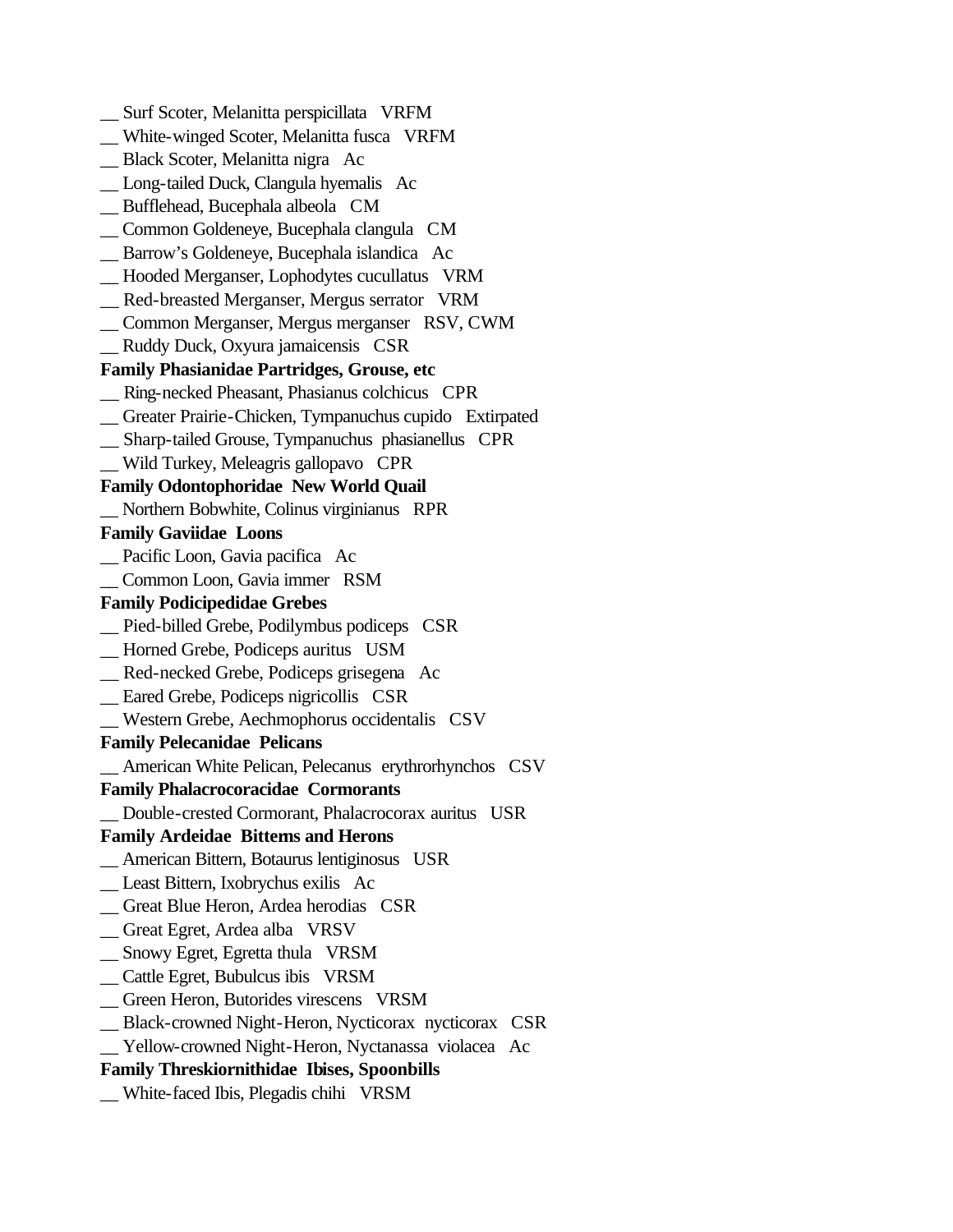**Family Cathartidae American Vultures** Turkey Vulture, Cathartes aura CSR **Family Accipitridae Kites, Hawks, Eagles** \_\_ Osprey, Pandion haliaetus RM \_\_ Mississippi Kite, Ictinia mississippiensis \_\_ Bald Eagle, Haliaeetus leucocephalus UPR \_\_ Northern Harrier, Circus cyaneus UPR \_\_ Sharp-shinned Hawk, Accipiter striatus UM \_\_ Cooper's Hawk, Accipiter cooperii RM \_\_ Northern Goshawk, Accipiter gentilis RM \_\_ Red-shouldered Hawk, Buteo lineatus VRM \_\_ Broad-winged Hawk, Buteo platypterus VRM \_\_ Swainson's Hawk, Buteo swainsoni USR \_\_ Red-tailed Hawk, Buteo jamaicensis UPR \_\_ Ferruginous Hawk, Buteo regalis USR \_\_ Rough-legged Hawk, Buteo lagopus CWM \_\_ Golden Eagle, Aquila chrysaetos UPR **Family Falconidae Falcons** \_\_ American Kestrel, Falco sparverius CSR \_\_ Merlin, Falco columbarius RPR \_\_ Prairie Falcon, Falco mexicanus UPR \_\_ Peregrine Falcon, Falco peregrinus Ac \_\_ Gyrfalcon, Falco rusticolus Ac **Family Rallidae Rails, Gallinules, Coots** \_\_ Virginia Rail, Rallus limicola USR \_\_ Sora, Porzana carolina USR \_\_ American Coot, Fulica americana CSR **Family Gruidae Cranes** \_\_ Sandhill Crane, Grus canadensis AM \_\_ Whooping Crane, Grus americana Ac **Family Charadriidae** \_\_ Black-bellied Plover, Pluvialis squatarola VRM \_\_ American Golden-Plover, Pluvialis dominica VRFM \_\_ Snowy Plover, Charadrius alexandrinus VRM \_\_ Semipalmated Plover, Charadrius semipalmatus CM \_\_ Piping Plover, Charadrius melodus VRM \_\_ Killdeer, Charadrius vociferus CSR \_\_ Mountain Plover, Charadrius montanus Extirpated **Family Recurvirostridae Stilts and Avocets** \_\_ Black-necked Stilt, Himantopus mexicanus Ac \_\_ American Avocet, Recurvirostra americana CSR **Family Scolopacidae Sandpipers, Phalaropes** \_\_ Greater Yellowlegs, Tringa melanoleuca CM \_\_ Lesser Yellowlegs, Tringa flavipes CM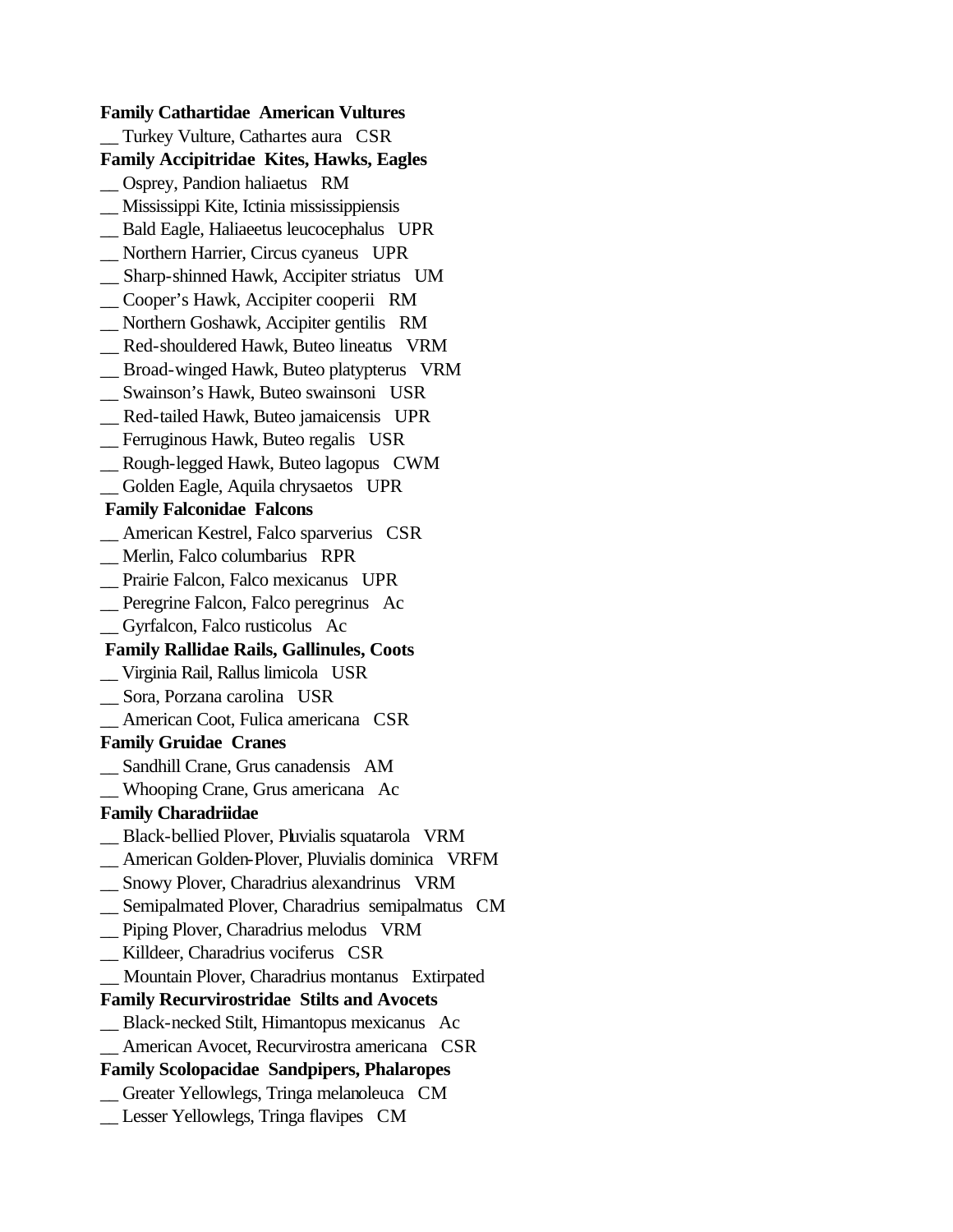- \_\_ Solitary Sandpiper, Tringa solitaria UM
- \_\_ Willet, Catoptrophorus semipalmatus CSR
- \_\_ Spotted Sandpiper, Actitis macularia CSR
- \_\_ Upland Sandpiper, Bartramia longicauda CSR
- \_\_ Whimbrel, Numenius phaeopus Ac
- \_\_ Long-billed Curlew, Numenius americanus CSR
- \_\_ Hudsonian Godwit, Limosa haemastica Ac
- \_\_ Marbled Godwit, Limosa fedoa CM
- \_\_ Ruddy Turnstone, Arenaria interpres VRM
- \_\_ Red Knot, Calidris canutus VRFM
- \_\_ Sanderling, Calidris alba VRM
- \_\_ Semipalmated Sandpiper, Calidris pusilla CM
- \_\_ Western Sandpiper, Calidris mauri CM
- \_\_ Least Sandpiper, Calidris minutilla CM
- \_\_ White-rumped Sandpiper, Calidris fuscicollis USM
- \_\_ Baird's Sandpiper, Calidris bairdii CM
- \_\_ Pectoral Sandpiper, Calidris melanotos CFM
- \_\_ Dunlin, Calidris alpina Ac
- \_\_ Stilt Sandpiper, Calidris himantopus CM
- \_\_ Buff-breasted Sandpiper, Tryngites subruficollis VRFM
- \_\_ Short-billed Dowitcher, Limnodromus griseus VRM
- \_\_ Long-billed Dowitcher, Limnodromus scolopaceus CM
- \_\_ Wilson's Snipe, Gallinago delicata UPR
- \_\_ Wilson's Phalarope, Phalaropus tricolor CSR
- \_\_ Red-necked Phalarope, Phalaropus lobatus CM
- \_\_ Red Phalarope, Phalaropus fulicaria

### **Family Laridae Gulls and Terns**

- \_\_ Pomarine Jaeger, Stercorarius pomarinus Ac
- \_\_ Franklin's Gull, Larus pipixcan CSV
- \_\_ Bonaparte's Gull, Larus philadelphia VRM
- \_\_ Ring-billed Gull, Larus delawarensis CSV
- \_\_ California Gull, Larus californicus RSV
- \_\_ Herring Gull, Larus argentatus RM
- \_\_ Caspian Tern, Sterna caspia Ac
- \_\_ Common Tern, Sterna hirundo Ac
- \_\_ Forster's Tern, Sterna forsteri UCR
- \_\_ Least Tern, Sterna antillarum Ac
- \_\_ Black Tern, Chlidonias niger CSR

### **Family Columbidae Pigeons and Doves**

- \_\_ Rock Pigeon, Columba livia CPR
- \_\_ Mourning Dove, Zenaida macroura CSR

## **Family Cuculidae Cuckoos and Anis**

- \_\_ Black-billed Cuckoo, Coccyzus erythropthalmus USR
- \_\_ Yellow-billed Cuckoo, Coccyzus americanus USV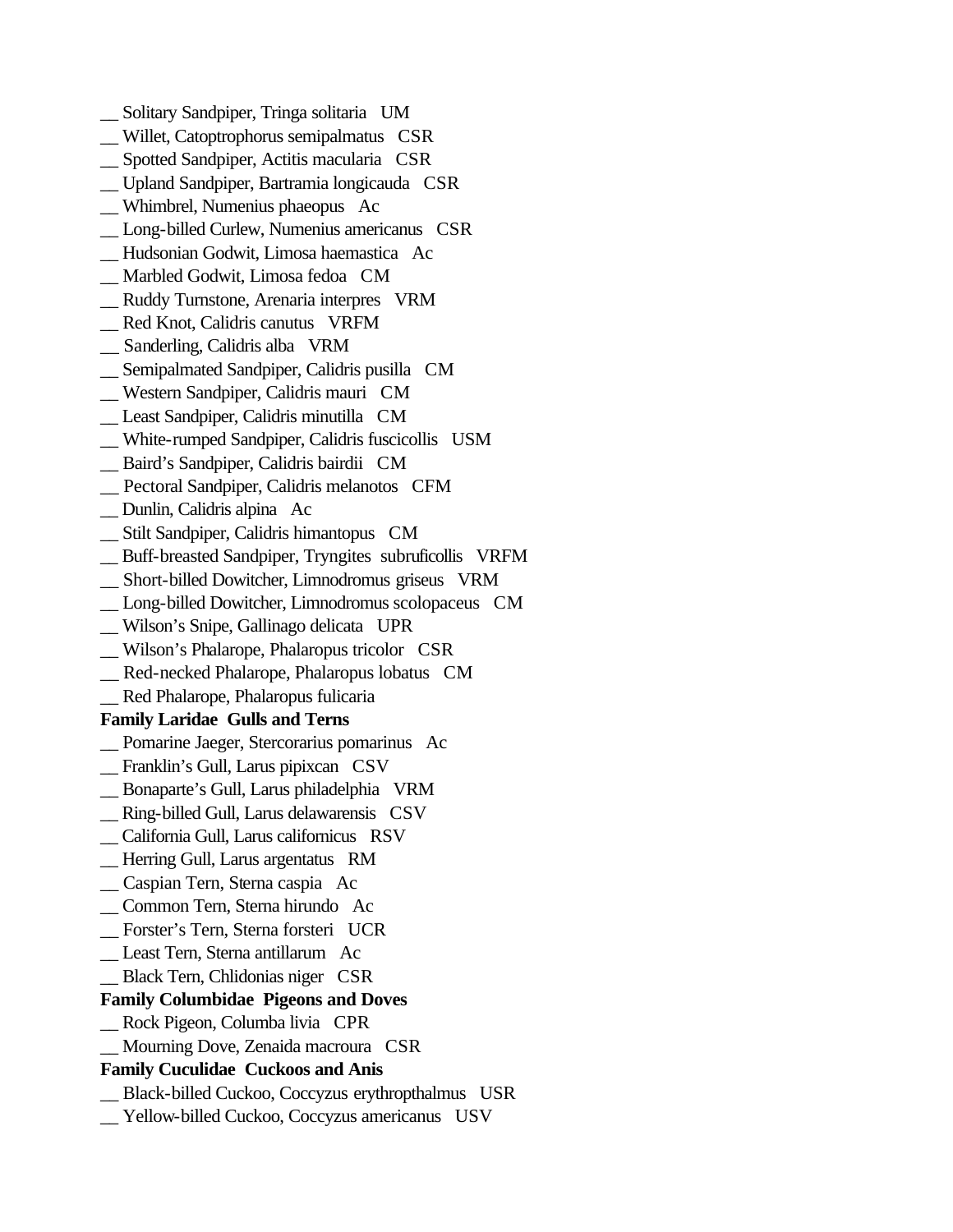**Family Tytonidae Barn Owls** \_\_ Barn Owl, Tyto alba RPR **Family Strigidae Typical Owls** \_\_ Eastern Screech-Owl, Otus asio CPR \_\_ Great Horned Owl, Bubo virginianus UPR \_\_ Snowy Owl, Nyctea scandiaca VRWM \_\_ Burrowing Owl, Athene cunicularia CSR \_\_ Barred Owl, Strix varia VRPR \_\_ Long-eared Owl, Asio otus VRPR \_\_ Short-eared Owl, Asio flammeus VRPR \_\_ Northern Saw-whet Owl, Aegolius acadicus RSV **Family Caprimulgidae Goatsuckers** \_\_ Common Nighthawk, Chordeiles minor CSR \_\_ Common Poorwill, Phalaenoptilus nuttallii CSR **Family Apodidae Swifts** \_\_ Chimney Swift, Chaetura pelagica USV \_\_ White-throated Swift, Aeronautes saxatalis CSR **Family Trochilidae Hummingbirds** \_\_ Broad-tailed Hummingbird, Selasphorus platycercus RFM \_\_ Rufous Hummingbird, Selasphorus rufus RFM **Family Alcedinidae Kingfishers** \_\_ Belted Kingfisher, Ceryle alcyon UPR **Family Picidae Woodpeckers** \_\_ Lewis's Woodpecker, Melanerpes lewis RSR \_\_ Red-headed Woodpecker, Melanerpes erythrocephalus CSR \_\_ Red-bellied Woodpecker, Melanerpes carolinus VRM \_\_ Yellow-bellied Sapsucker, Sphyrapicus varius VRM \_\_ Downy Woodpecker, Picoides pubescens UPR \_\_ Hairy Woodpecker, Picoides villosus UPR \_\_ Northern Flicker, Colaptes auratus CPR **Family Tyrannidae Tyrant Flycatchers** \_\_ Olive-sided Flycatcher, Contopus cooperi VRM \_\_ Western Wood-Pewee, Contopus sordidulus CSR \_\_ Eastern Wood-Pewee, Contopus virens VRSV \_\_ Yellow-bellied Flycatcher, Empidonax flaviventris \_\_ Willow Flycatcher, Empidonax traillii RSV \_\_ Least Flycatcher, Empidonax minimus RSV \_\_ Hammond's Flycatcher, Empidonax hammondii Ac \_\_ Cordilleran Flycatcher, Empidonax occidentalis VRSR \_\_ Eastern Phoebe, Sayornis phoebe USR \_\_ Say's Phoebe, Sayornis saya CSR \_\_ Great Crested Flycatcher, Myiarchus crinitus RSR \_\_ Cassin's Kingbird, Tyrannus vociferans RSV \_\_ Western Kingbird, Tyrannus verticalis CSR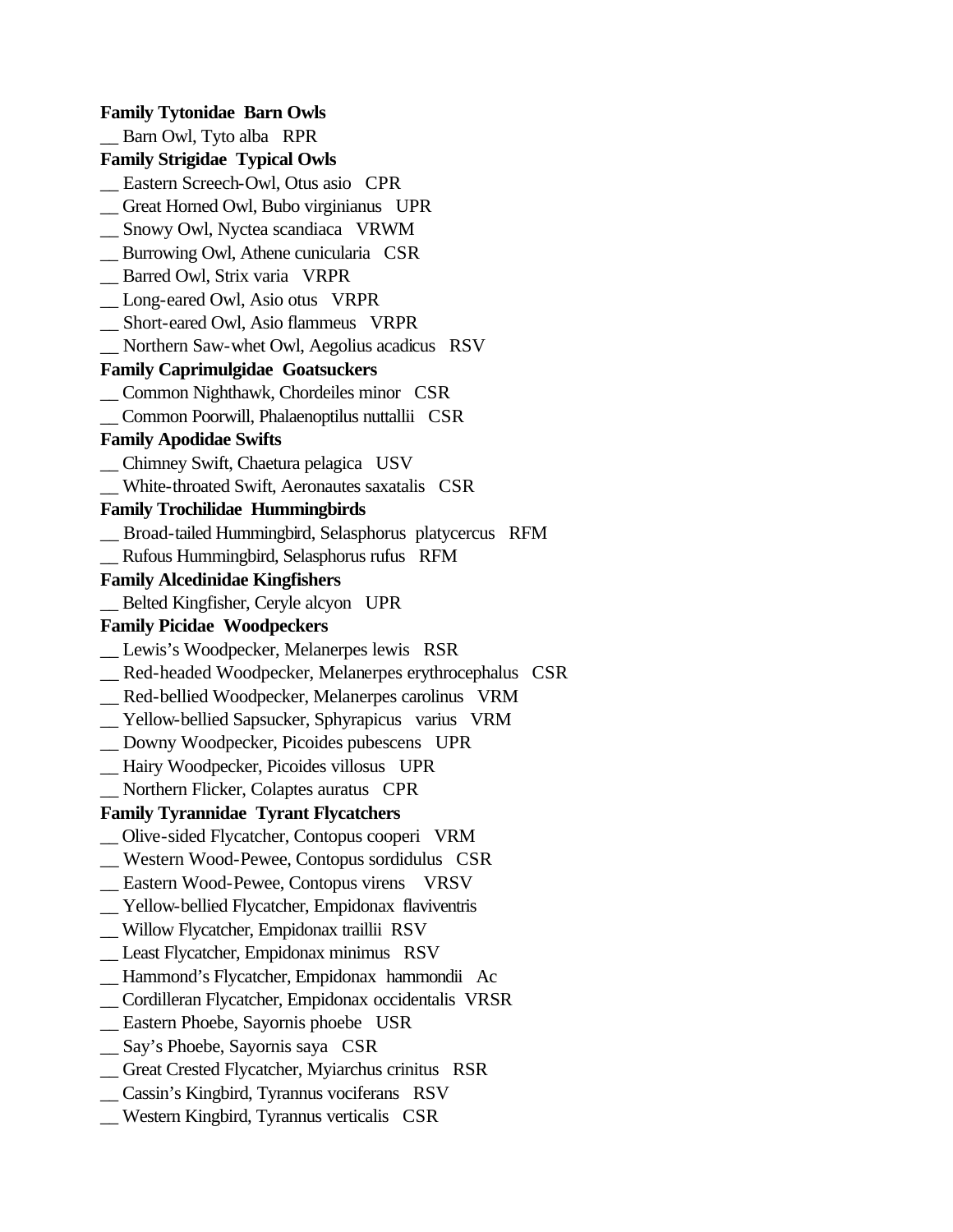\_\_ Eastern Kingbird, Tyrannus tyrannus CSR \_\_ Scissor-tailed Flycatcher, Tyrannus forficatus, Ac **Family Laniidae Shrikes** \_\_ Northern Shrike, Lanius excubitor UWM \_\_ Loggerhead Shrike, Lanius ludovicianus CSR **Family Vireonidae Vireos** \_\_ White-eyed Vireo, Vireo griseus Ac \_\_ Bell's Vireo, Vireo bellii USR \_\_ Blue-headed Vireo, Vireo solitarius RM \_\_ Plumbeous Vireo, Vireo plumbeus RSR \_\_ Warbling Vireo, Vireo gilvus CSR \_\_ Philadelphia Vireo, Vireo philadelphicus Ac \_\_ Red-eyed Vireo, Vireo olivaceus USR **Family Corvidae Jays, Magpies, and Crows** \_\_ Gray Jay, Perisoreus canadensis VRWM \_\_ Steller's Jay, Cyanocitta stelleri VRWM \_\_ Blue Jay, Cyanocitta cristata UPR \_\_ Pinyon Jay, Gymnorhinus cyanocephalus UPR \_\_ Clark's Nutcracker, Nucifraga columbiana Ac \_\_ Black-billed Magpie, Pica pica CPR \_\_ American Crow, Corvus brachyrhynchos CPR **Family Alaudidae Larks** \_\_ Horned Lark, Eremophila alpestris CPR **Family Hirundinidae Swallows** \_\_ Purple Martin, Progne subis VRM \_\_ Tree Swallow, Tachycineta bicolor RSR \_\_ Violet-green Swallow, Tachycineta thalassina CSR \_\_ N Rough-winged Swallow, Stelgidopteryx serripennis USR \_\_ Bank Swallow, Riparia riparia USR \_\_ Barn Swallow, Hirundo rustica CSR \_\_ Cliff Swallow, Petrochelidon pyrrhonota ASR **Family Paridae Titmice** \_\_ Black-capped Chickadee, Poecile atricapillus CPR \_\_ Mountain Chickadee, Poecile gambeli Ac \_\_ Tufted Titmouse, Baeolophus bicolor Ac **Family Sittidae Nuthatches** \_\_ Red-breasted Nuthatch, Sitta canadensis RSV, CWM \_\_ White-breasted Nuthatch, Sitta carolinensis UPR \_\_ Pygmy Nuthatch, Sitta pygmaea CPR **Family Certhiidae Creepers** \_\_ Brown Creeper, Certhia americana UPR **Family Troglodytidae Wrens** \_\_ Rock Wren, Salpinctes obsoletus CSR \_\_ Canyon Wren, Catherpes mexicanus; VRM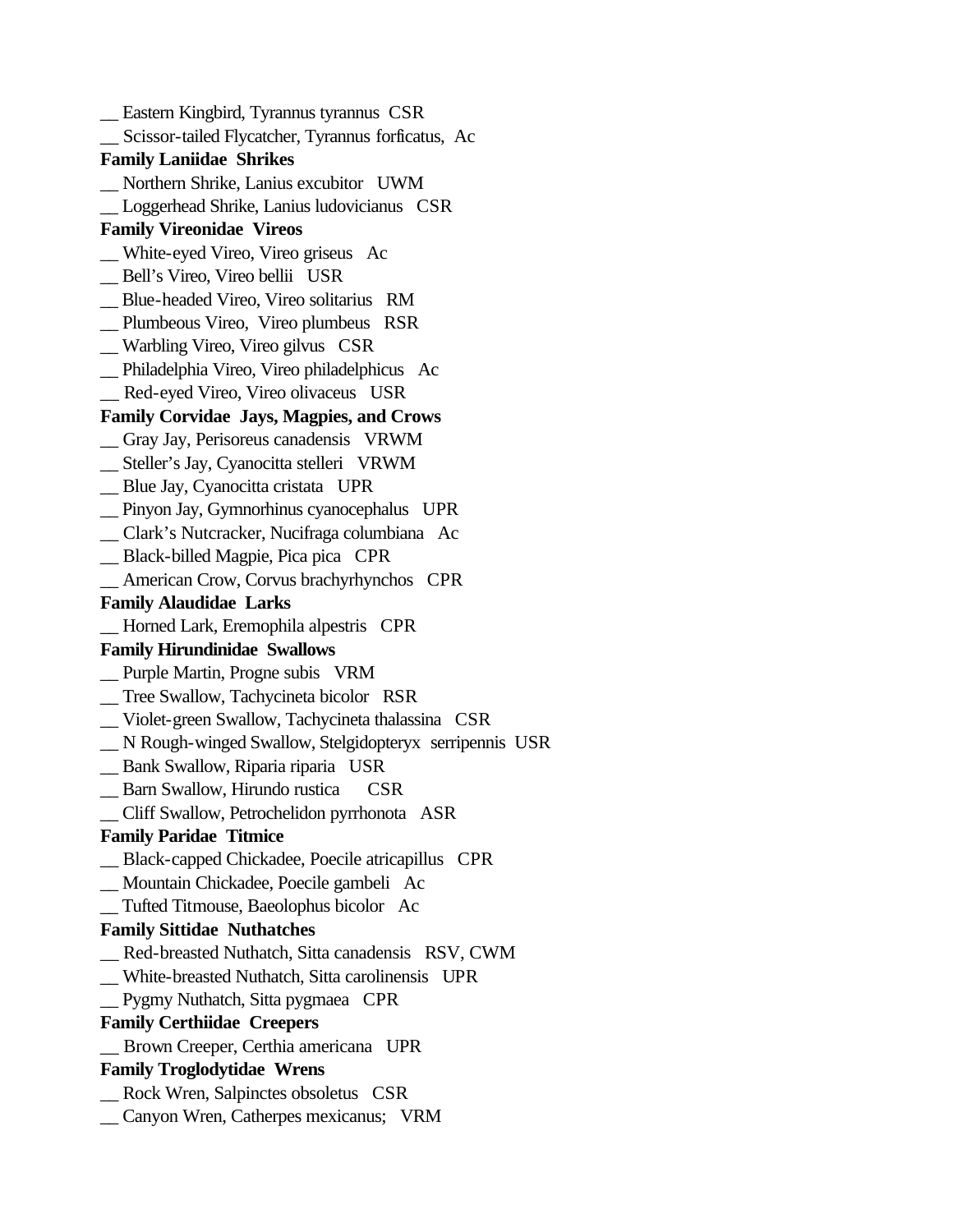\_\_ Carolina Wren, Thryothorus ludovicianus Ac \_\_ Bewick's Wren, Thryomanes bewickii Ac \_\_ House Wren, Troglodytes aedon CSR \_\_ Winter Wren, Troglodytes troglodytes RWM \_\_ Marsh Wren, Cistothorus palustris CSR **Family Regulidae Kinglets** \_\_ Golden-crowned Kinglet, Regulus satrapa UM \_\_ Ruby-crowned Kinglet, Regulus calendula UM **Family Sylviidae Gnatcatchers** \_\_ Blue-gray Gnatcatcher, Polioptila caerulea Ac **Family Turdidae Thrushes and Allies**  \_\_ Eastern Bluebird, Sialia sialis VRSR \_\_ Mountain Bluebird, Sialia currucoides CSR \_\_ Townsend's Solitaire, Myadestes townsendi UWM \_\_ Veery, Catharus fuscescens RSM \_\_ Gray-cheeked Thrush, Catharus minimus RM \_\_ Swainson's Thrush, Catharus ustulatus CM \_\_ Hermit Thrush, Catharus guttatus VRM \_\_ Wood Thrush, Hylocichla mustelina VRM \_\_ American Robin, Turdus migratorius CPR \_\_ Varied Thrush, Ixoreus naevius Ac **Family Mimidae Mockingbirds, Thrashers** \_\_ Gray Catbird, Dumetella carolinensis UM, RSV \_\_ Northern Mockingbird, Mimus polyglottos RSR \_\_ Sage Thrasher, Oreoscoptes montanus VRSR \_\_ Brown Thrasher, Toxostoma rufum CSR **Family Sturnidae Starlings** \_\_ European Starling, Sturnus vulgaris CPR **Family Motacillidae Pipits** \_\_ American Pipit, Anthus rubescens CM \_\_ Sprague's Pipit, Anthus spragueii Ac **Family Bombycillidae Waxwings** \_\_ Bohemian Waxwing, Bombycilla garrulus CWM \_\_ Cedar Waxwing, Bombycilla cedrorum UPR **Family Parulidae Wood Warblers** \_\_ Blue-winged Warbler, Vermivora pinus \_\_ Golden-winged Warbler, Vermivora chrysoptera \_\_ Tennessee Warbler, Vermivora peregrina RM \_\_ Orange-crowned Warbler, Vermivora celata CM \_\_ Nashville Warbler, Vermivora ruficapilla VRM \_\_ Northern Parula, Parula americana RM \_\_ Yellow Warbler, Dendroica petechia CSR \_\_ Chestnut-sided Warbler, Dendroica pensylvanica VRM \_\_ Magnolia Warbler, Dendroica magnolia RM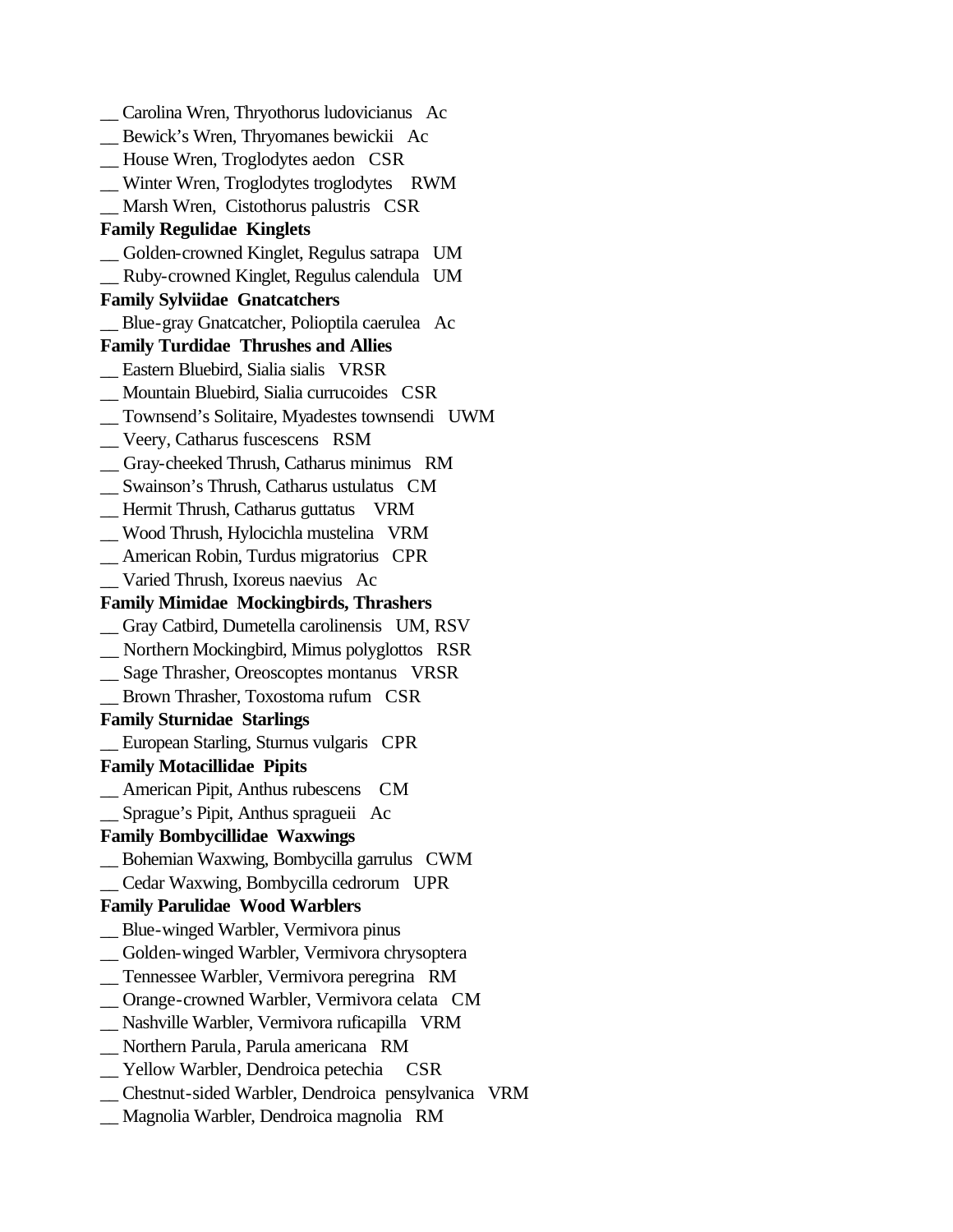- \_\_ Cape May Warbler, Dendroica tigrina VRSM
- \_\_ Black-throated Blue Warbler, Dendroica caerulescens Ac
- \_\_ Yellow-rumped Warbler, Dendroica coronata USR
- \_\_ Townsend's Warbler, Dendroica townsendi VRFM
- \_\_ Black-throated Green-Warbler, Dendroica virens VRFM
- \_\_ Blackburnian Warbler, Dendroica fusca Ac
- \_\_ Yellow-throated Warbler, Dendroica dominica VRSM
- \_\_ Palm Warbler, Dendroica palmarum VRSM
- \_\_ Blackpoll Warbler, Dendroica striata RM
- \_\_ Cerulean Warbler, Dendroica cerulea VRM
- \_\_ Black-and-white Warbler, Mniotilta varia USV
- \_\_ American Redstart, Setophaga ruticilla CSR
- \_\_ Prothonotary Warbler, Protonotaria citrea Ac
- \_\_ Worm-eating Warbler, Helmitheros vermivorus Ac
- \_\_ Ovenbird, Seiurus aurocapillus CSV
- \_\_ Northern Waterthrush, Seiurus noveboracensis VRM
- \_\_ Mourning Warbler, Oporornis philadelphia Ac
- \_\_ MacGillivray's Warbler, Oporornis tolmiei RM
- \_\_ Common Yellowthroat, Geothlypis trichas CSV
- \_\_ Hooded Warbler, Wilsonia citrina VRSM
- \_\_ Wilson's Warbler, Wilsonia pusilla UM
- Yellow-breasted Chat, Icteria virens USR

### **Family Thraupidae Tanagers**

- \_\_ Summer Tanager, Piranga rubra Ac
- \_\_ Scarlet Tanager, Piranga olivacea VRM
- \_\_ Western Tanager, Piranga ludoviciana USR

### **Family Emberizidae Towhees & Sparrows**

- \_\_ Green-tailed Towhee, Pipilo chlorurus VRM
- \_\_ Eastern Towhee, Pipilo erythrophthalmus RM
- \_\_ Spotted Towhee, Pipilo maculatus CSR
- \_\_ Cassin's Sparrow, Aimophila cassinii Ac
- \_\_ American Tree Sparrow, Spizella arborea CWM
- \_\_ Chipping Sparrow, Spizella passerina CSR
- \_\_ Clay-colored Sparrow, Spizella pallida CM
- \_\_ Brewer's Sparrow, Spizella breweri CSR
- \_\_ Field Sparrow, Spizella pusilla CM, RSR
- \_\_ Vesper Sparrow, Pooecetes gramineus USR
- Lark Sparrow, Chondestes grammacus CSR
- \_\_ Lark Bunting, Calamospiza melanocorys CSR
- \_\_ Savannah Sparrow, Passerculus sandwichensis UM, RSV
- \_\_ Baird's Sparrow, Ammodramus bairdii VRM
- \_\_ Grasshopper Sparrow, Ammodramus savannarum CSR
- \_\_ Nelson's Sharp-tailed Sparrow, Ammodramus nelsoni Ac
- \_\_ Fox Sparrow, Passerella iliaca Ac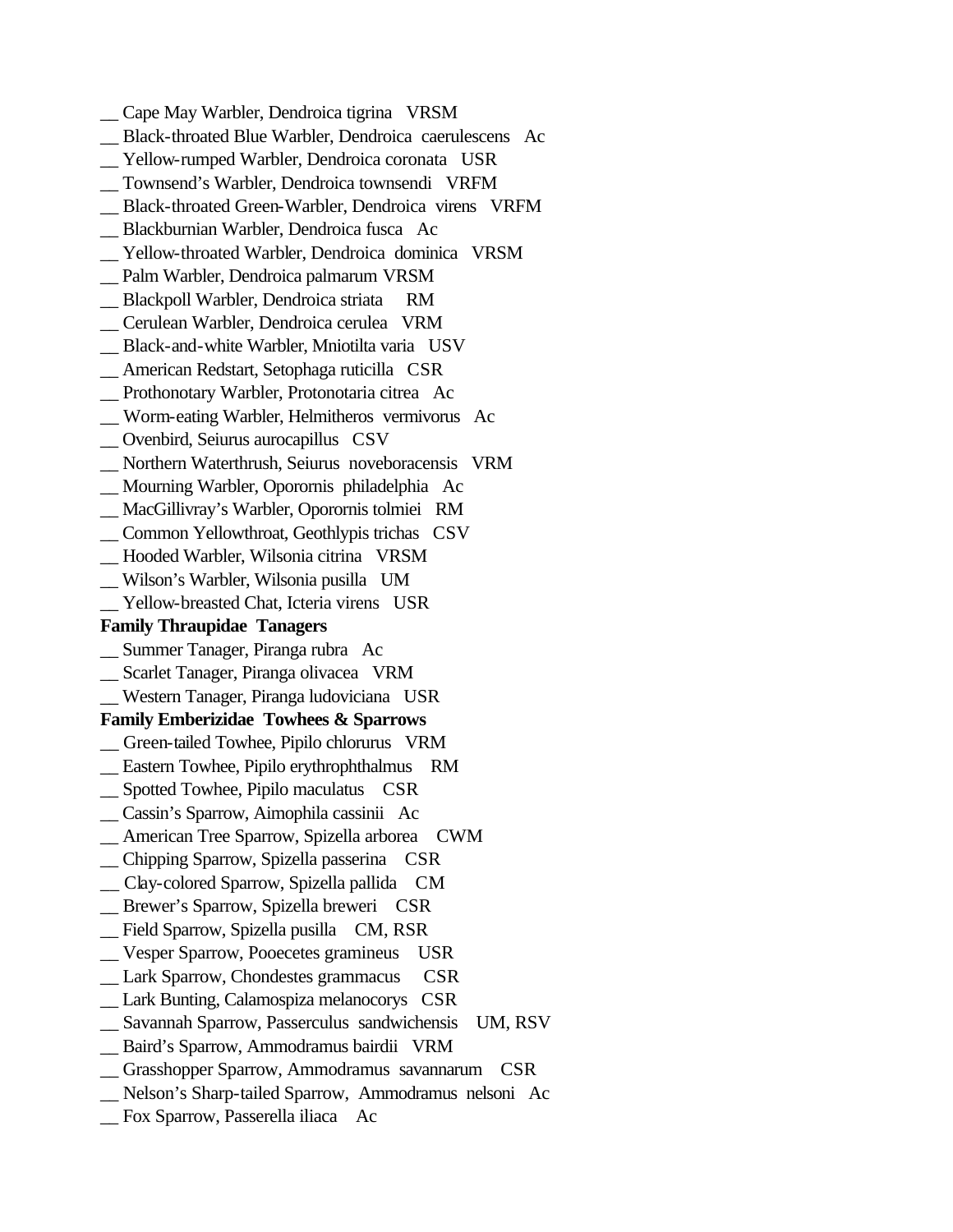Song Sparrow, Melospiza melodia CM, RSV \_\_ Lincoln's Sparrow, Melospiza lincolnii UM \_\_ Swamp Sparrow, Melospiza georgiana CSV \_\_ White-throated Sparrow, Zonotrichia albicollis UM \_\_ Harris's Sparrow, Zonotrichia querula CWM \_\_ White-crowned Sparrow, Zonotrichia leucophrys CM \_\_ Dark-eyed Junco, Junco hyemalis UPR \_\_ McCown's Longspur, Calcarius mccownii USR \_\_ Lapland Longspur, Calcarius lapponicus AWM \_\_ Smith's Longspur, Calcarius pictus VRM \_\_ Chestnut-collared Longspur, Calcarius ornatus CSV \_\_ Snow Bunting, Plectrophenax nivalis CWM **Family Cardinalidae Cardinals & Grosbeaks** \_\_ Northern Cardinal Cardinalis cardinalis VRPR \_\_ Rose-breasted Grosbeak, Pheucticus ludovicianus VRSV \_\_ Black-headed Grosbeak, Pheucticus melanocephalus CSR \_\_ Blue Grosbeak, Guiraca caerulea RSR \_\_ Lazuli Bunting, Passerina amoena USR \_\_ Indigo Bunting, Passerina cyanea USR \_\_ Dickcissel, Spiza americana USV **Family Icteridae Blackbirds, Orioles, etc** \_\_ Bobolink, Dolichonyx oryzivorus CSR \_\_ Red-winged Blackbird, Agelaius phoeniceus ASR \_\_ Eastern Meadowlark, Sturnella magna USR \_\_ Western Meadowlark, Sturnella neglecta CSR \_\_ Yellow-headed Blackbird, Xanthocephalus xanthocephalus CSR \_\_ Rusty Blackbird, Euphagus carolinus RWM \_\_ Brewer's Blackbird, Euphagus cyanocephalus CSR \_\_ Common Grackle, Quiscalus quiscula CPR \_\_ Great-tailed Grackle, Quiscalus mexicanus \_\_ Brown-headed Cowbird, Molothrus ater CSR \_\_ Orchard Oriole, Icterus spurius CSR \_\_ Baltimore Oriole, Icterus galbula RSR \_\_ Bullock's Oriole, Icterus bullockii CSR **Family Fringillidae Finches** \_\_ Gray-crowned Rosy-Finch, Leucosticte tephrocotis VRWM \_\_ Pine Grosbeak, Pinicola enucleator VRWM \_\_ Purple Finch, Carpodacus purpureus CWM \_\_ Cassin's Finch, Carpodacus cassinii UWM \_\_ House Finch, Carpodacus mexicanus UPR \_\_ Red Crossbill, Loxia curvirostra CPR \_\_ Common Redpoll, Carduelis flammea CWM \_\_ Pine Siskin, Carduelis pinus CPR \_\_ American Goldfinch, Carduelis tristis CPR